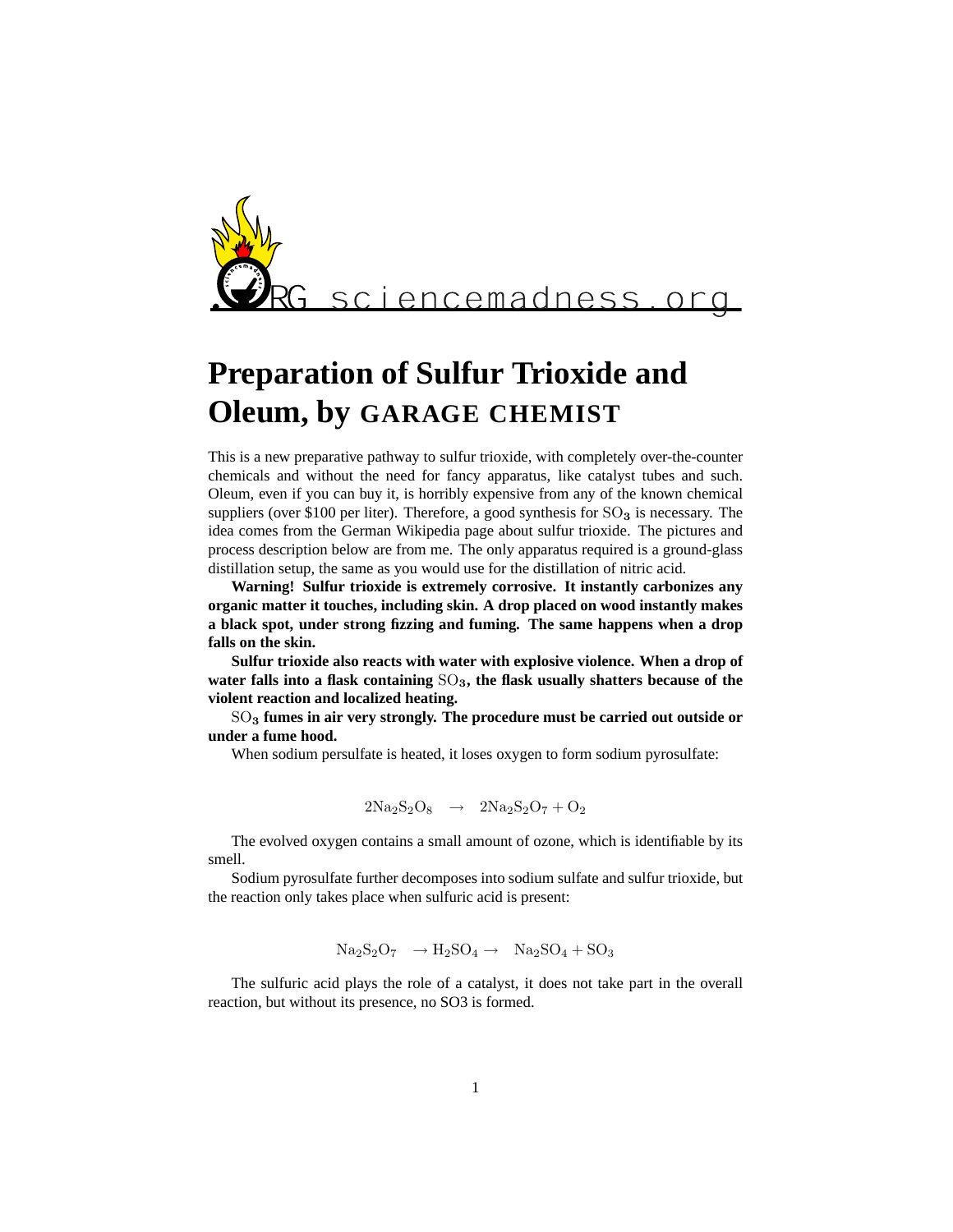

Figure 1: apparatus prepared for distillation

## **Experimental**

17.5 g dry sodium persulfate were put into a 100 mL round-bottom flask, and 2 mL concentrated sulfuric acid (of the highest obtainable strength, any water is very detrimental to the yield) were added. The flask was attached to the distillation setup, and heated by means of a bunsen burner. No water is run through the condenser, as the  $SO_3$ would crystallize in the condenser. If necessary, the receiver is immersed in ice water for cooling (not necessary with this small batch). The initial setup is shown in Figure 1.

On heating, the mixture starts to rapidly generate oxygen, with some ozone as byproduct. When the oxygen evolution ceases, the mixture is heated stronger. It quickly melts into a clear liquid, and dense white fumes start to fill the setup.

Soon the first drops of liquid SO3 will fall into the receiver. The thermometer registers a steam temperature between 45°C and 50°C during the process. If it becomes significantly higher than that (e.g. over  $60^{\circ}$ C) heating should be reduced a bit, since some  $H_2SO_4$  could start to come over.

Residues of grease in the apparature will be carbonized by the  $SO_3$ ; this is normal and nothing to worry about. The  $SO_3$  will also usually be colored brown due to this.

The flask will reach a very high temperature during this step (around 300°C). This is necessary for the sodium pyrosulfate to decompose.

Care must be taken to avoid the crystallizing  $SO_3$  plugging the condenser outlet.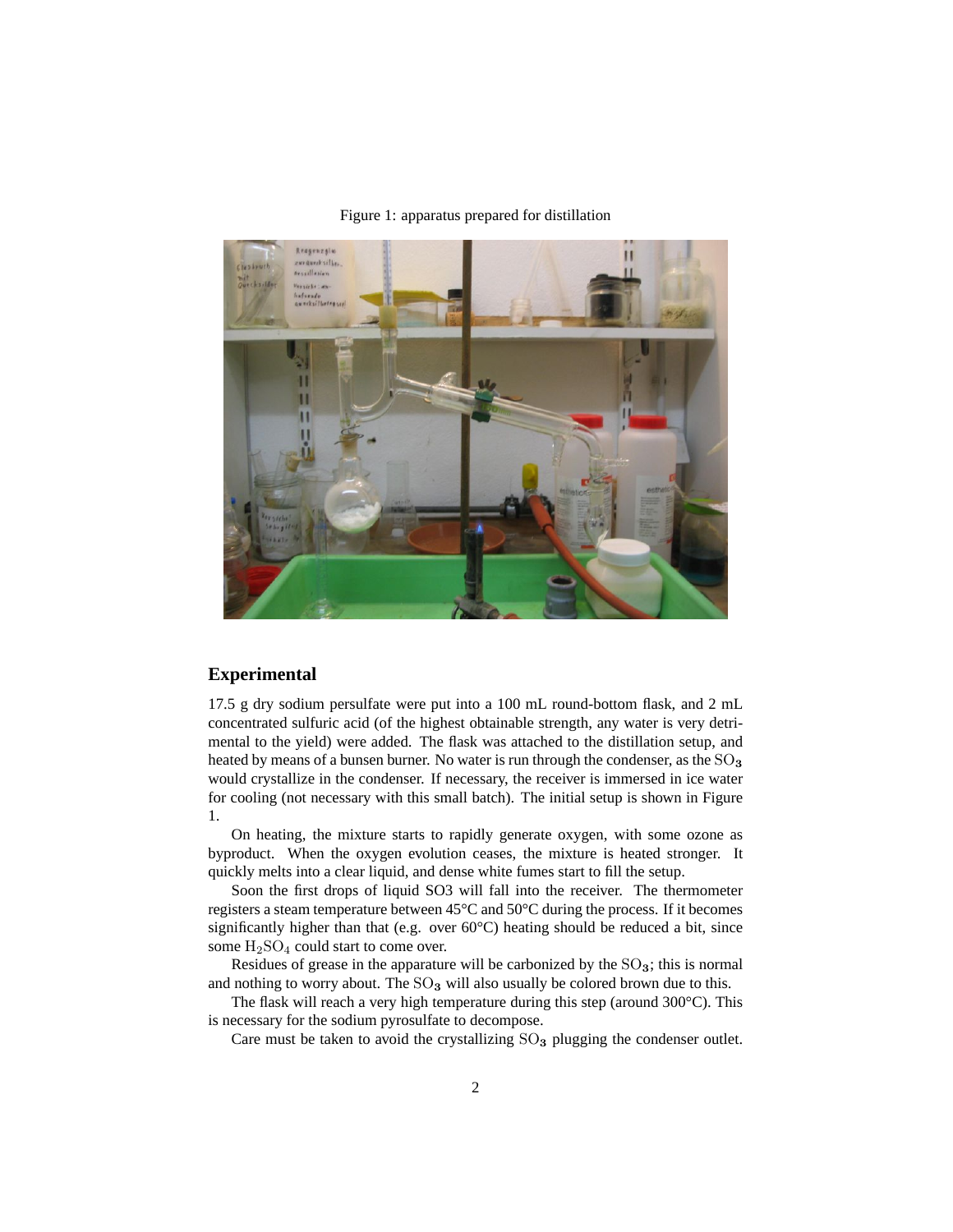Figure 2: sulfur trioxide in receiver



This can be very dangerous. The solid  $SO<sub>3</sub>$  can be melted by means of a hot air gun if it is found to crystallize at the condenser outlet.

When no more  $SO_3$  is coming over despite the reaction mixture still boiling, the reaction is over.

The  $SO<sub>3</sub>$  will most likely have partially or completely solidified in the receiver as shown in Figure 2.

My yield was only 1.4 g from the 17.5 g persulfate, but this was mostly due to the very small batch size. A yield of 100 g  $SO<sub>3</sub>$  from 200 g persulfate is claimed from another person. The ratio of persulfate to  $H_2SO_4$  can also be varied and its effects on yield studied.

The distillation flask can be emptied, recharged with fresh sodium persulfate and  $H<sub>2</sub>SO<sub>4</sub>$  and distilled again to increase the amount of  $SO<sub>3</sub>$  obtained. The batches should not be larger than 40 g persulfate at a time, because larger batches will be heated unevenly.

The combined portions of  $SO_3$  can be redistilled for better purity. Pure  $SO_3$  boils at 44°C and solidifies at 16.8°C.

The still is left in the fume hood until no more fuming is observed (all the  $SO_3$  is turned into  $H<sub>2</sub>SO<sub>4</sub>$  by atmospheric moisture), then it can be safely washed out with water.

SO<sub>3</sub> will quickly polymerize upon storage, evidenced by transformation into a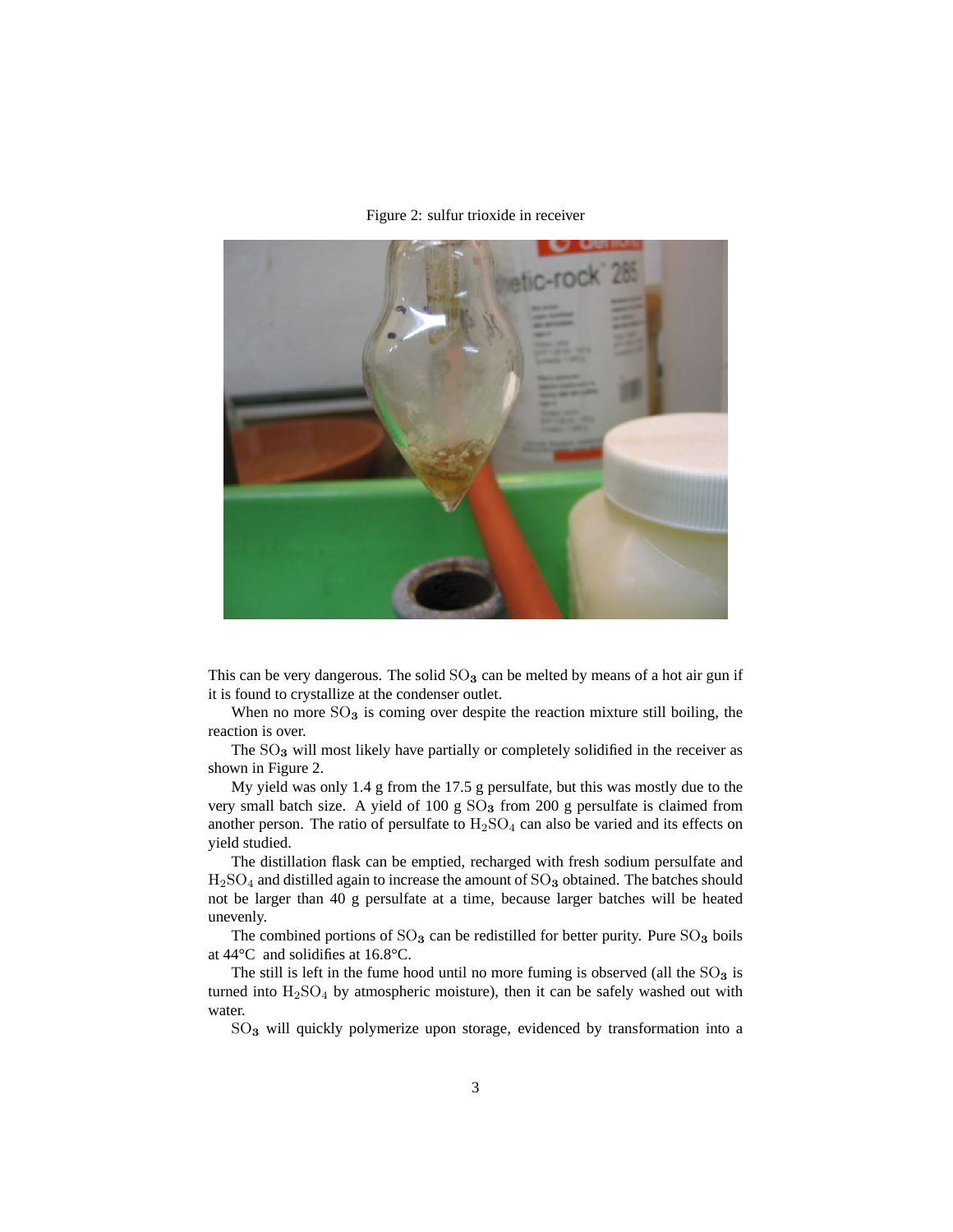Figure 3: sulfur trioxide fuming in air